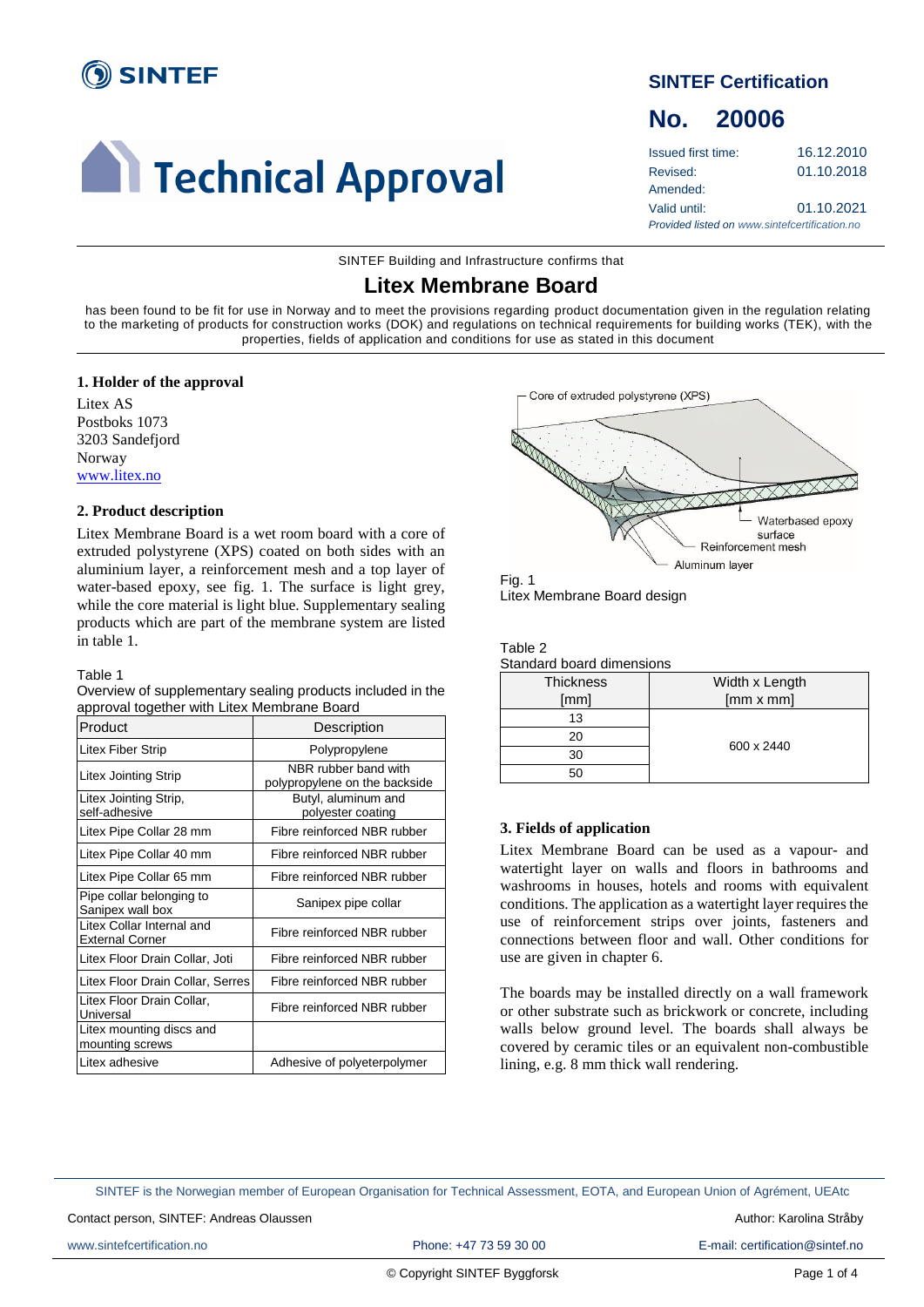#### **4. Properties**

#### *Material properties*

Table 3 shows the material characteristics for Litex Membrane Board determined by type testing.

#### Table 3

Product characteristics determined by type testing

| Property                                                               | Value                          | Test method                     |
|------------------------------------------------------------------------|--------------------------------|---------------------------------|
| Water vapour resistance.<br>equiv. air layer thickness, S <sub>d</sub> | 7800 m                         | NS-EN-ISO<br>12572              |
| Watertightness at 1,5 bar<br>water pressure in 7 days                  | Passed                         | <b>NS-EN 14891</b><br>Annex A.7 |
| Watertightness around pipe<br>penetrations in walls <sup>1)</sup>      | Passed                         | <b>ETAG 022</b><br>Annex E      |
| Watertightness around pipe<br>penetrations in floors                   | Passed                         | <b>ETAG 022</b><br>Annex A      |
| Crack bridging properties:<br>- tensile strength<br>- shear strength   | 2 mm - Passed<br>2 mm - Passed | ETAG 022,<br>Annex B            |
| Bond strength <sup>2)</sup>                                            | $0.3$ N/mm <sup>2</sup>        | NS-EN 14891.<br>Annex A 6.2     |
| Soft body impact resistance 3)                                         | 3x120 Nm                       | ETAG 003                        |

<sup>1)</sup> Penetrations: Copper pipe Ø22 mm and wall box Ø46 mm

2) Tile adhesive: Maxit Serpo Flislim 610 Multi

3) 20 mm boards covered with 20 x 20 cm ceramic "project tiles", Hey'di Cemfix tile adhesive and Hey'di Fugemasse grout, installed on studs spaced c/c 600 mm, resists 3 x 120 Nm and 1 x 240 Nm.

20 mm boards without tiles, installed on studs spaced c/c 300 mm resists 3 x 120 Nm.

#### *Safety in case of fire*

Fire classification according to EN 13501-1 has not been determined. Covered by ceramic tiles, the surface complies with class In1 according to NS 3919.

#### **5. Environmental aspects**

#### *Substances hazardous to health and environment*

The product contains no hazardous substances with priority in quantities that pose any increased risk for human health and environment. Chemicals with priority include CMR, PBT and vPvB substances.

#### *Effect on indoor environment*

The product is not regarded as emitting any particles, gases or radiation that have a perceptible impact on the indoor climate, or to have any significant impact on health.

#### *Waste treatment/recycling*

For dispoasal Litex Membrane Board, supplementary sealing products, dry liquid applied membrane, and dry adhesive shall be sorted as residual waste on the building site. The products shall be delivered to an authorized waste treatment plant for energy recovery.

Wet liquid applied membrane and adhesive are defined as hazardous waste (according to the Norwegian regulations on waste treatment − Avfallsforskriften). The products must be sorted as hazardous waste on the building site and delivered to an authorized waste treatment plant for hazardous waste.

#### *Environmental declaration*

No environmental declaration (EPD) has been worked out for the product.

#### **6. Special conditions for use and installation**

#### *Storage and conditioning*

The boards shall be covered during storage and transportation to avoid dust or dirt that may reduce the adhesive bond properties of the board surface. The boards must not be exposed to flames, other ignition sources or organic solvents. The product should be protected from UV radiation during long-term storage.

#### *Substrate*

The substrate for installation of Litex Membrane Board shall fulfil the requirements for directional- and surface tolerance class PB as given in NS 3420 Part 1 General requirements.

#### *Membranes*

Liquid applied membranes listed in table 4 can be used together with Litex Membrane Board and supplementary sealing products (see table 1) as waterproof sealing over joints, screws and pipe penetrations. The membranes shall be applied according to the manufacturers' instructions.

#### Table 4

Liquid applied membranes compatible with Litex Membrane Board and sealing products

| Membrane                |
|-------------------------|
| Hey'di K10              |
| Norflis våtromsmembran  |
| Hey'di smøremembran     |
| Optiform Ultipromembran |
| Alfix 1k tetningsmasse  |

#### *Wall joint sealing*

In wet zones, one of the following alternatives may be used:

- Alternative 1: Litex Jointing Strip (self-adhesive) is used to cover wall joints, corners, and screw fixings without liquid applied membrane, see fig. 2.
- Alternative 2: All joints and screw fixings are covered with Litex Jointing Strip or Litex Fiber Strip in combination with a liquid applied membrane listed in table 4. The liquid applied membrane shall cover the reinforcement strip completely (wider than the strip), see fig. 2.

#### *Joint sealing at floors and floor/ wall connections*

Litex Jointing Strip (rubber) is used over board joints and at floor/wall connections together with a liquid applied membrane listed in table 4. The liquid membrane shall cover the reinforcement strip completely (wider than the strip).

Litex Collar for Internal and External Corner are used at external and internal corners, bonded to the membrane board with Litex adhesive. The collars are covered with a liquid applied membrane listed in table 4.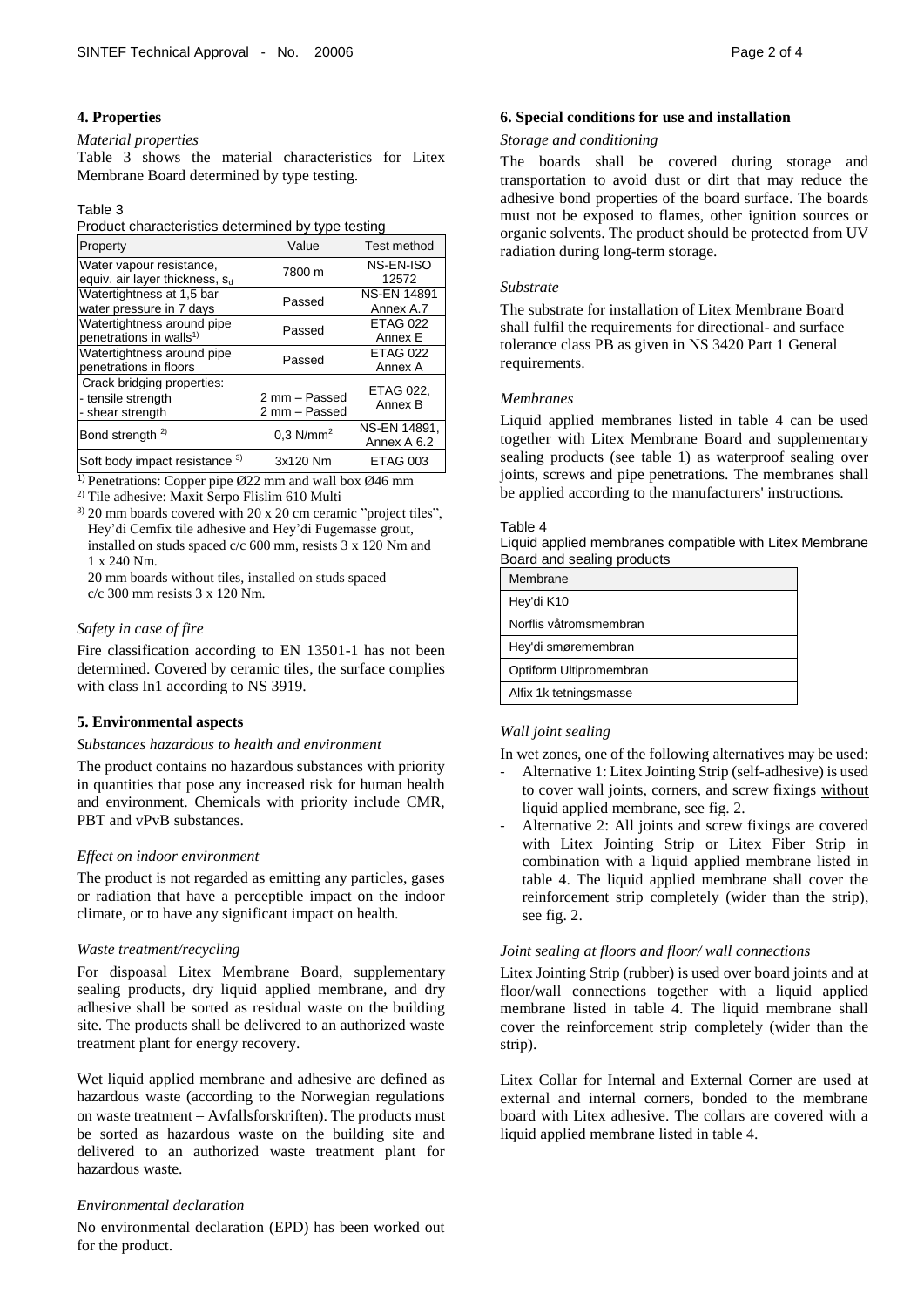



Fig. 2

Principle for sealing around pipe penetrations, over joints and screw fixings



Sill Capillarity barrier towards concrete, foundation felt etc.

#### Fig. 3

Example of connection between floor and wall with tiles

#### *Sealing of pipe penetrations in floors and walls*

Litex Pipe Collars are bonded to the substrate with Litex adhesive. The collars are then covered with a liquid applied membrane listed in table 4, with a width that is wider than the collar, see fig. 2.

#### *Water vapour control layer*

Litex Membrane Board meets the required water vapour resistance for external walls and walls towards rooms without heating or with limited heating. Only sealing over joints, screw fixings and penetrations are necessary. Any plastic foil in external walls shall be removed before the membrane boards are installed.

#### *Installation on framework*

Boards with a thickness of 20 mm may be installed directly on studs spaced maximum c/c 300 mm. Thinner boards require a continuous substrate of panels or boards. Extra horizontal noggings must be used for installation of heavy objects like washstands, cabinets etc.

The boards shall be fixed along the edges with screws and washers intended for installation of the board system. Recommended spacing between screws is max. 250 mm for 13 mm boards, 300 mm for 20 mm boards, 400 mm for 30 mm boards, and at least one fixing point at every horizontal nogging.

For boards fixed to a continuous substrate it is recommended to use 3 additional screws with washers, evenly spaced along the center of the board, and with one screw in the center of the board at the top and bottom sill. All screws shall be at least 20 mm longer than the board thickness.

#### *Installation on masonry or concrete*

Fixing to masonry or concrete substrates can be done with tile adhesive, see fig. 4. Boards with a minimum thickness of 20 mm can be fastened with adhesive applied at  $15 - 20$ spots spread throughout the board. Thinner boards shall be fastened with a continuous adhesive layer. All loose wallpaper, plaster, paint and dust must be removed before fixing the boards. Absorbing surfaces must be primed.



Example of Litex Membrane Plate used on a wall below ground level